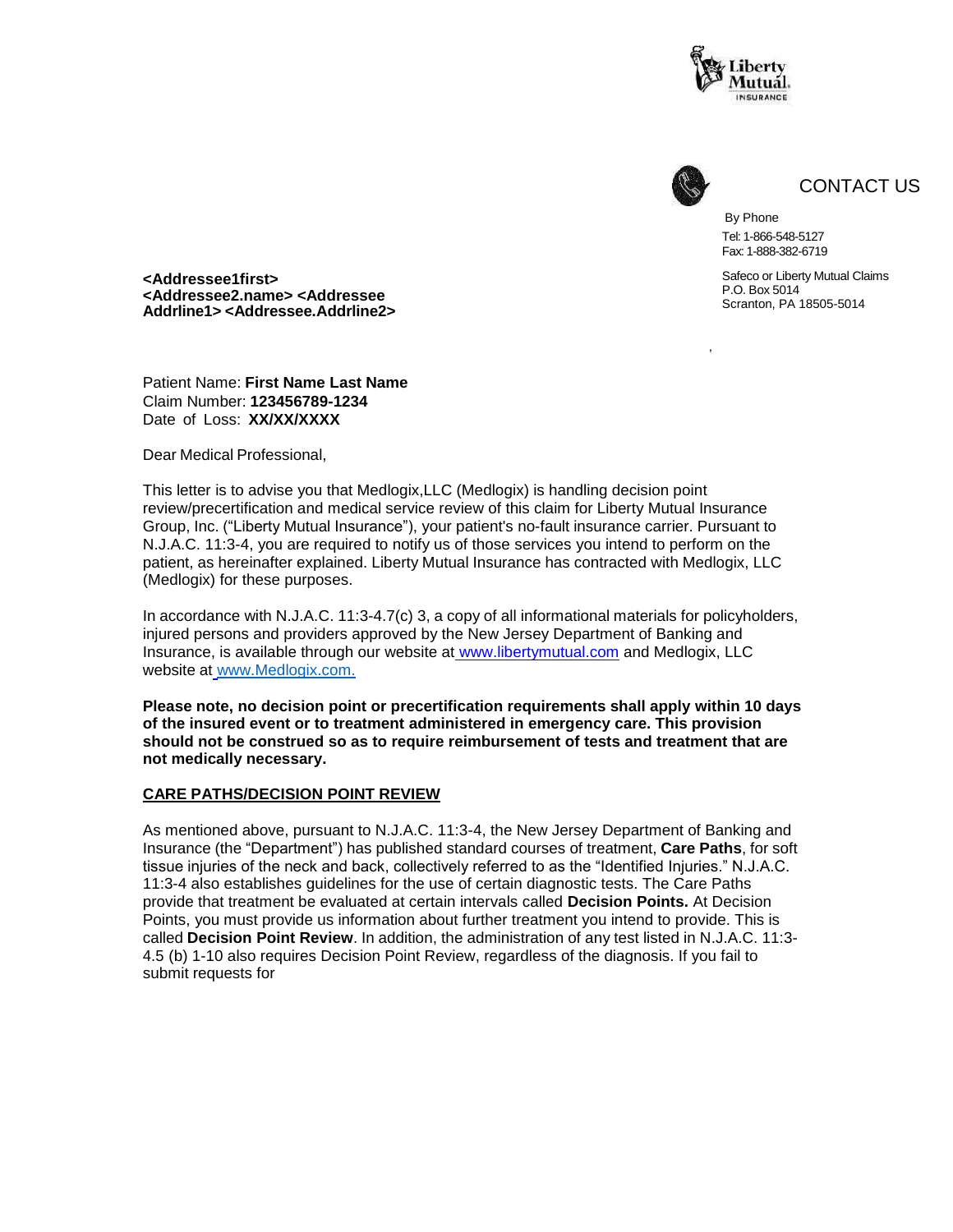

Decision Point Reviews or fail to provide clinically supported findings that support the request, payment of your bills will result in a co-payment of 50% (in addition to any deductible or co-payment that applies under the policy) of the eligible charge medically necessary services. The **Care Paths** and accompanying rules are available on the Internet at the Department's website at [www.nj.gov/dobi/aicrapg.htm](http://www.nj.gov/dobi/aicrapg.htm) or can be obtained by contacting Medlogix at 1 (877)258-CERT (2378).

## **MANDATORY PRECERTIFICATION**

If your patient does not have an Identified Injury, you are required to obtain precertification of all the services listed below. If you fail to submit requests for the precertification of all the services listed below or fail to provide clinically supported findings that support the request, payment of your bills will result in a co-payment of 50% (in addition to any deductible or co-payment that applies under the policy) of the eligible charge for medically necessary services. You are encouraged to maintain communication with Medlogix on a regular basis as precertification requirements may change. Precertification is mandatory as to any of the following medical services once 10 days have elapsed since the accident:

- (a) non-emergency inpatient and outpatient hospital care
- (b) non-emergency surgical procedures
- (c) extended care rehabilitation facilities
- (d) outpatient care for soft tissue/disc injuries of the insured person's neck, back and related structures not included within the diagnoses covered by the Care Paths
- (e) physical, occupational, speech, cognitive or other restorative therapy or other body part manipulation, including massage therapy**,** except that provided for Identified Injuries in accordance with Decision Point Review
- (f) outpatient psychological/psychiatric testing and/or services
- (g) all pain management services except as provided for identified injuries in accordance with decision point review
- (h) home health care
- (i) non-emergency dental restoration
- (j) temporomandibular disorders; any oral facial syndrome
- (k) infusion therapy
- (l) Durable medical equipment (including orthotics and prosthetics) with a cost or monthly rental in excess of \$100.00.
- (m) Acupuncture
- (n) All treatment and testing related to balance disorders
- (o) Compound drugs and compounded prescriptions
- (p) Schedule II, III and IV Controlled Substances, as defined by the Drug Enforcement Administration (DEA), when prescribed in combination or succession for more than three (3) months

## **HOW TO SUBMIT DECISION POINT REVIEW/PRE-CERTIFICATION REQUESTS**

Medlogix Hours of Operation – 8:00 AM to 5:00 PM EST Monday through Friday (excluding legal holidays)

In order for Medlogix to complete the review, you are required to submit all requests on the "Attending Physicians Treatment Plan" form.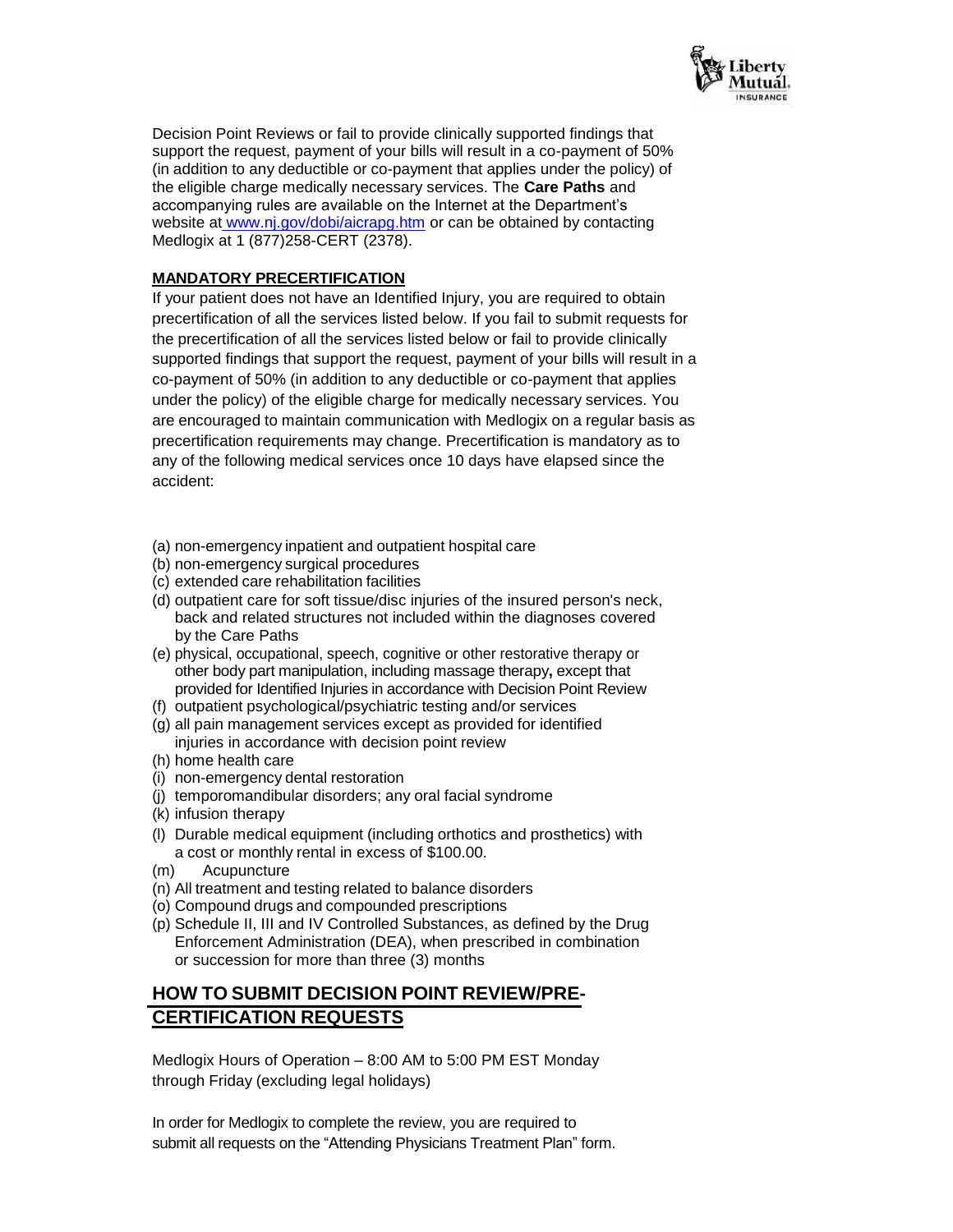

A copy of this form can be found on the DOBI web site **[www.nj.gov/dobi/aicrapg.htm](http://www.nj.gov/dobi/aicrapg.htm)** Medlogix's web site **[www.Medlogix.com](http://www.medlogix.com/)** or by contacting Medlogix at (877) 258-CERT (2378).

Please return this completed form, along with a copy of your most recent/appropriate progress notes and the results of any tests relative to the requested services to Medlogix via fax at (856) 910-2501 or mail to the following address: Medlogix, LLC, 300 American Metro Blvd., Suite 170, Hamilton, NJ 08619, ATTN.: Precertification Department. Medlogix's phone number is (877) 258-CERT (2378).

The review will be completed within three (3) business days of receipt of the necessary information and notice of the decision will be communicated to your office by telephone, fax and/or confirmed in writing. If you are not notified within 3 business days, you may continue your test or course of treatment until such time as the final determination is communicated to you. Similarly, if an independent medical examination should be required, you may continue your tests or course of treatment until the results of the examination become available. Keep in mind that treatment which is not medically necessary is not reimbursable under the terms of the policy.

## **Denials of decision point review and precertification requests on the basis of medical necessity shall be the determination of a physician. In the case of treatment prescribed by a dentist, the denial shall be by a dentist.**

To clarify the Medlogix processing time, the definition of days is as follows: "Days" means calendar days unless specifically designated as business days.

- 1. A calendar and business day both end at the time of the close of business hours 5:00 PM EST Monday through Friday (excluding legal holidays).
- 2. In computing any period of time designated as either calendar or business days, the day from which the designated period of time begins to run shall not be included. The last day of a period of time designated as calendar or business day is to be included unless it is a Saturday, Sunday, or legal holiday, in which event the period runs until the end of the next day which is neither a Saturday, Sunday or legal holiday.
- 3. Example: Response to a properly submitted provider request is due back no later than 3 business days from the date Medlogix receives the submission. Medlogix receives an Attending Provider Treatment Plan Form by facsimile transmission dated 1:00 PM EST on Wednesday February 19,2014. Day one of the 3-buisness day period is Thursday, February 20,2014. Since the  $3<sup>rd</sup>$  day would be Saturday, February 22, 2014, Medlogix's decision is due no later than close of business Monday, February 24, 2014.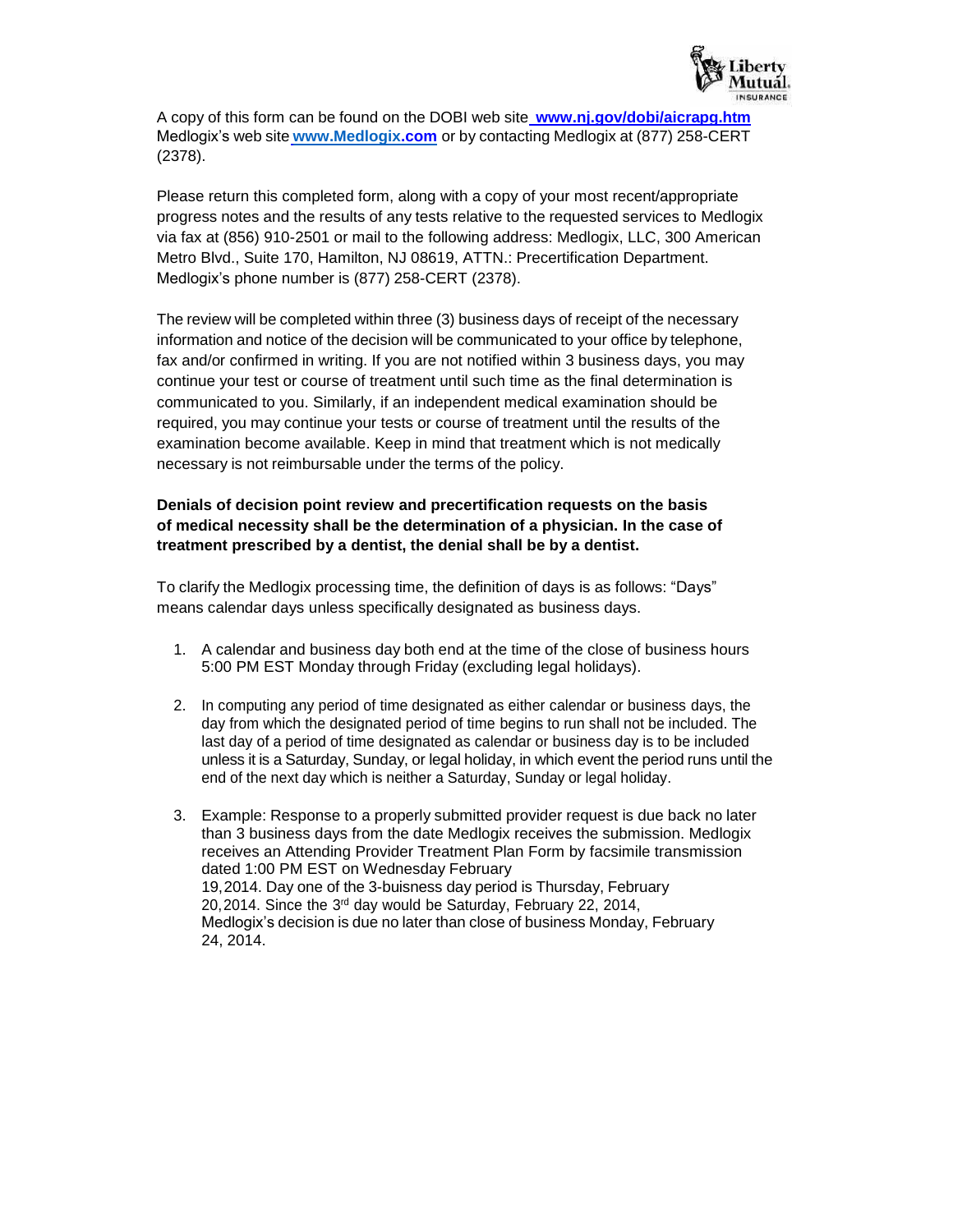

## **INDEPENDENT MEDICAL EXAMS**

If the need arises for Medlogix to utilize an independent medical exam during the decision point review/precertification process, the guidelines in accordance to 11:3-4.7(e) 1-7 will be followed. This includes but is not limited to: prior notification to the injured person or his or her designee, scheduling the exam within seven calendar days of the receipt of the attending physicians treatment plan form (unless the injured person agrees to extend the time period), having the exam conducted by a provider in the same discipline, scheduling the exam at a location reasonably convenient to the injured person, and providing notification of the decision within three (3) business days after attendance of the exam.

If the Injured Party/Examinee cannot attend a scheduled examination, Medlogix must be contacted at least three (3) business days prior to the scheduled examination by phone at (877) 258-CERT (2378), fax at (856) 910-2501, or in writing @ 300 American Metro Blvd., Suite 170, Hamilton, NJ 08619, ATTN.: Precertification Department. The examinee is required to supply proper photo identification to the examining provider and, if the examinee is non-English speaking, then an English speaking interpreter must accompany the examinee (Interpreter fees and costs are not compensable or reimbursable). The examinee/designee must provide all pertinent medical records and diagnostic studies/tests available before, or at the time, of the examination. In addition, the examinee must cooperate fully with the examining physician and may be asked to bring specific prescribed durable medical equipment items to the examination. Failure to comply with any of the provisions as stated in this paragraph will be considered an unexcused absence to attend the scheduled exam.

If the injured person has more than one unexcused failure to attend the scheduled exam, notification will be immediately sent to the injured person or his or her designee, and all providers treating the injured person for the diagnosis (and related diagnosis) contained in the attending physicians treatment plan form. The notification will place the injured person on notice that all treatment, diagnostic testing or durable medical equipment required for the diagnosis (and related diagnosis) contained in the attending physicians treatment plan form will not be reimbursable as a consequence for failure to comply with the plan.

## **POSSIBLE OUTCOMES**

The following are the possible outcomes of our review:

- (a) The requested service is certified.
- (b) If Medlogix receives information that, in their view, is insufficient to support the requested test or service, they will issue an administrative non-certification and will continue to non-cert the requested test or service until such time as they receive documentation sufficient to evaluate the request.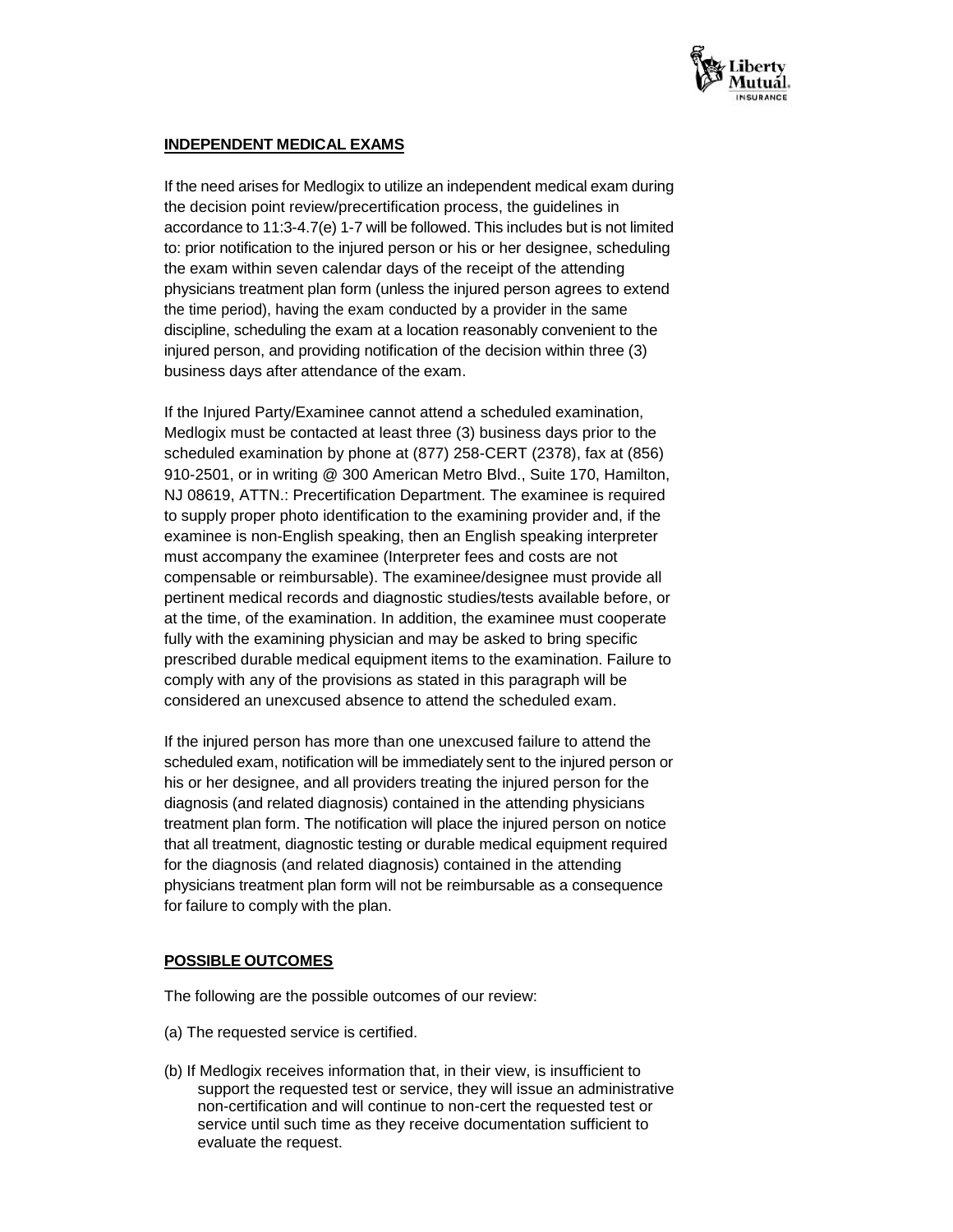- (c) In the event Medlogix determines a change in the requested test or service is advisable (whether in frequency, duration, intensity or place of service or treatment), they will notify your office of the modified results
- (d) In the event Medlogix is unable to certify your request, your office will be notified of the results and a Medlogix Medical Director will be available through an internal reconsideration process to discuss the case with you. Medlogix may also request that the patient undergo an Independent Medical Examination. Any such exam will be scheduled in

accordance with 11:3-4.7(e) 1-7 as stated in the Independent Medical Exams section above.

#### **INTERNAL APPEAL PROCESS**

All appeals must be initiated using the forms established by the New Jersey Department of Banking and Insurance. A copy of these forms can be found on the New Jersey Department of Banking and Insurance website**,** Medlogix's website (www.Medlogix.com), or by contacting Medlogix at (877) 258-CERT (2378).

There are two types of appeals, each with a separate and specific workflow, which will be considered:

**Pre-Service Appeals**: This is an appeal of the denial or modification of a decision point review or precertification request prior to the performance or issuance of the requested medical procedure, treatment, diagnostic test, durable medical equipment, and/or other service on the basis of medical necessity.

For the NEW JERSEY PIP PRE-SERVICE APPEAL FORM, the minimum required information (identified by form section number) is as follows: The key dates (sections 1-2), CLAIM INFORMATION (sections 3-5), PATIENT INFORMATION (sections 6-7 and 9-13), PROVIDER/FACILITY INFORMATION (sections 14-25), DOCUMENTS INCLUDED (section 29 indicated with asterisk), PRE-SERVICE APPEAL ISSUES (sections 30-31, and 32, 33, or 34), and the signature information (sections 35-36).

The New Jersey PIP Pre-Service Appeal Form and any supporting documentation shall be submitted by the provider to Medlogix via fax @ (856) 910-2501 or in writing @ 300 American Metro Blvd., Suite 170, Hamilton, NJ 08619.

A pre-service appeal must be submitted no later than 30 days after receipt of a written denial or modification of requested services. Decisions on preservice appeals shall be issued by Medlogix or the insurer to the provider who submitted the appeal no later than 14 days after receipt of the preservice appeal form and any supporting documentation. If it is determined that new information submitted with the appeal requires the need of an expert report or addendum to an expert report (i.e.: Peer Review, Independent Medical Exam, Medical Director Review, etc.) to properly respond to the appeal, an additional 10 days will be added to the response time requirement.

**Post-Service Appeals**: This is an appeal subsequent to the performance or issuance of the services rendered and can include, but is not limited to, bill review issues, payment or non-payment.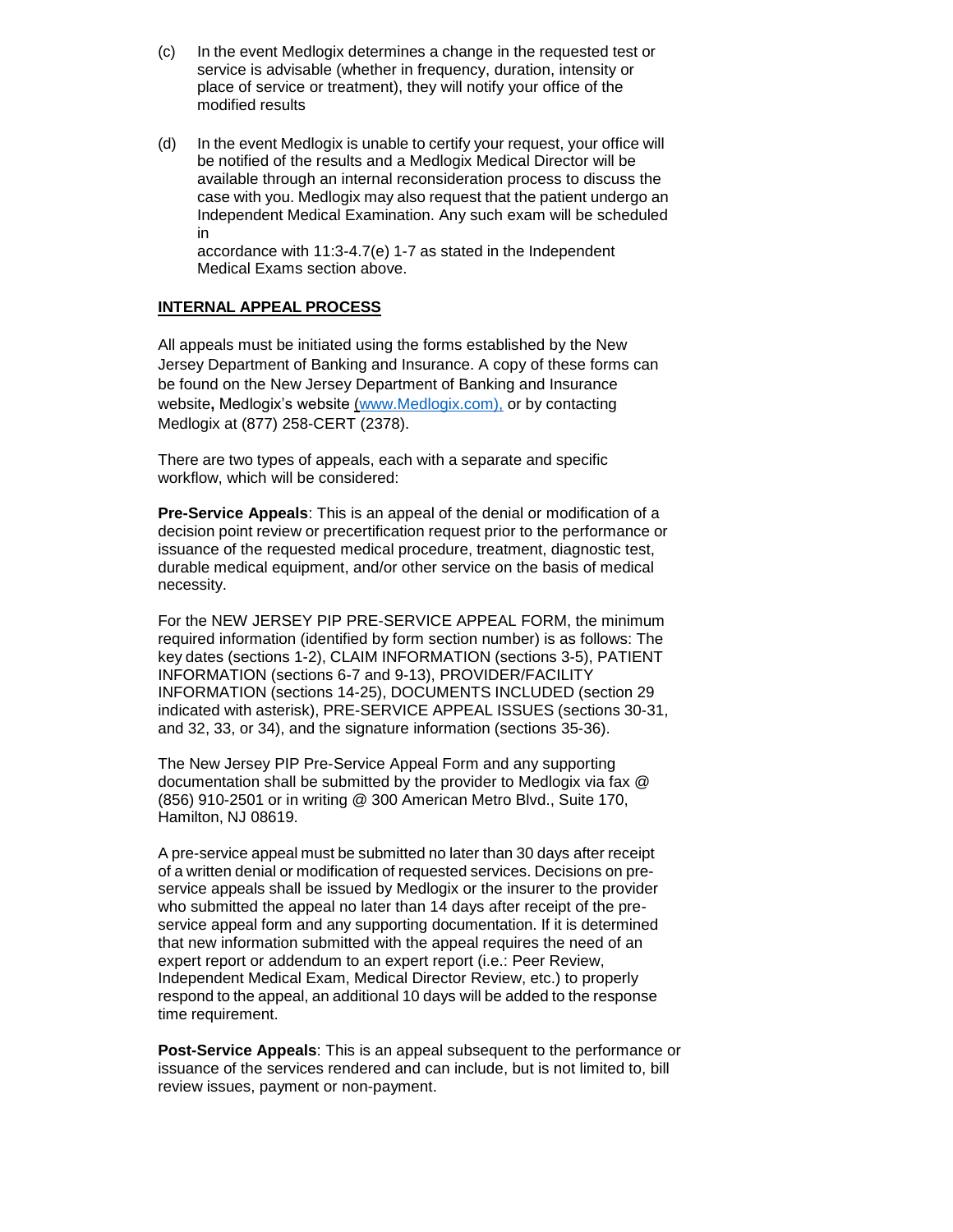For the NEW JERSEY PIP POST-SERVICE APPEAL FORM the minimum required information (identified by form section number) is as follows: The key dates (sections 1-2), CLAIM INFORMATION (sections 3-5), PATIENT INFORMATION (sections 6-7 and 9-13), PROVIDER/FACILITY INFORMATION (sections 14-25), DOCUMENTS INCLUDED (section 29 indicated with asterisk), POST-SERVICE APPEAL ISSUES (sections 30-31, 33 and/or 38 and 34-36 if completing section 38), and the signature information (sections 39-40).

The New Jersey PIP Post-Service Appeal Form and supporting documentation must be submitted to Safeco or Liberty Mutual Claims in writing at P.O. Box 5014, Scranton, PA 18505-5014.

A post-service appeal shall be submitted at least 45 days prior to initiating alternate dispute resolution pursuant to N.J.A.C. 11:3-5 or filing an action in Superior Court. Decisions on post-service appeals shall be issued by the insurer or Medlogix to the party who submitted the appeal no later than 30 days after receipt of the appeal form and any supporting documentation. If it is determined that new information submitted with the appeal requires the need of an expert report or addendum to an expert report (i.e.: Professional Code Review, Medical Bill Audit Report, UCR Analytical Analysis, etc.) to properly respond to the appeal, an additional 10 days will be added to the response time requirement.

A provider cannot submit a Pre-Service Appeal and then a Post-Service Appeal on the same issue. The preapproval of treatment and reimbursement for that treatment are separate issues.

This Internal Appeal Process provides only one-level of appeal prior to submitting the dispute to alternate dispute resolution or litigation.

Failure to follow the Pre-Service and Post-Service appeal requirements will be considered an incomplete submission and will result in an administrative denial. This incomplete submission and administrative denial does not constitute acceptance of the appeal within the required timeframes for Pre-Service and Post-Service appeals.

Any provider who has accepted an assignment of benefits is required to follow the Internal Appeal Process as described and agrees to exhaust such appeals process prior to submitting any dispute through alternate dispute resolution or litigation. Failure to utilize the Internal Appeal Process as outlined will invalidate any assignment of benefits.

If a claimant, provider, or assignee retains counsel to represent them during the Internal Appeal Process, they do so strictly at their own expense. No reimbursement will be issued for counsel fees or any other costs, regardless of the outcome of the appeal.

#### **ASSIGNMENTS OF BENEFITS**

Pursuant to the terms of its insurance policies, Liberty Mutual Insurance will only accept its own form of Assignment of Benefits (Attached to this letter). This form of assignment must be signed by the insured and the Provider or an agent authorized to act on behalf of the Provider. By executing the Assignment of Benefits form or having it executed, the Provider agrees to be bound by terms of the assignment and other applicable terms, conditions and duties as set forth in the policy of insurance.

If the provider accepts assignment for payment of benefits, please be aware that the provider is required to hold harmless the insured and the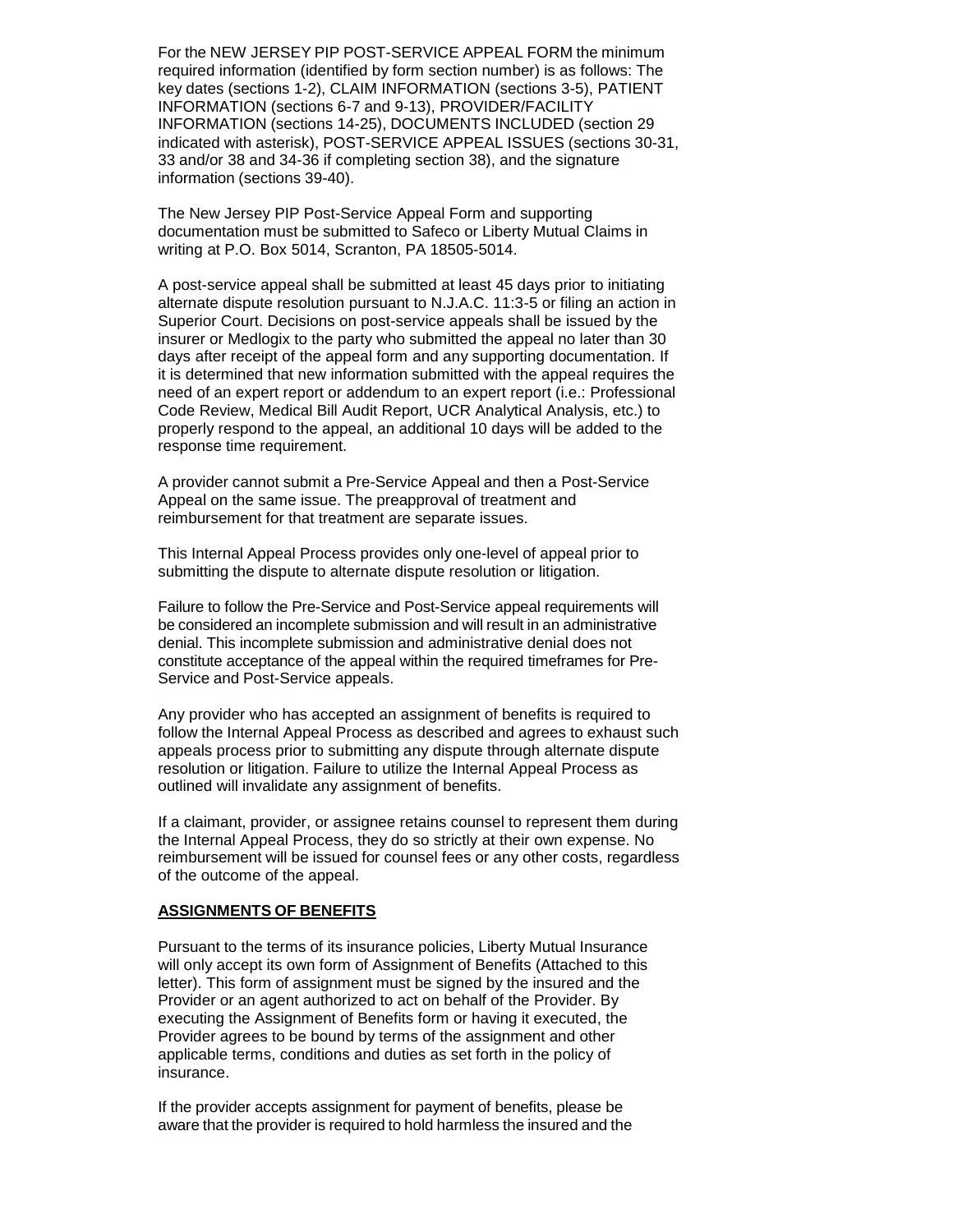insurer for any reduction of benefits caused by the provider's failure to comply with the terms of this Decision Point Review/Precertification Plan and the Policy's terms and conditions

Should Liberty Mutual file any action seeking relief under the New Jersey Insurance Fraud Prevention Act, N.J.S.A. 17:33A-1, et seq., N.J.S.A. 39:6A-13(G) or any cause of action alleging fraud or similar misconduct, the insured and/or the provider must agree to put any arbitration proceedings in abeyance until the legal action is resolved.

#### **VOLUNTARY UTILIZATION PROGRAM**

In accordance with N.J.A.C. 11:3-4.8(b) the plan includes a voluntary utilization program for:

- 1. Magnetic Resonance Imagery
- 2. Computer Assisted Tomography
- 3. The electro diagnostic tests listed in N.J.A.C. 11:3-4.5(b)1 through 3 except for needle EMGs, H-reflex and nerve conduction velocity (NVC) tests performed together by the treating physician
- 4. Durable medical equipment (including orthotics and prosthetics) with a cost or monthly rental in excess of \$100.00
- 5. Services, equipment or accommodations provided by an ambulatory surgery facility
- 6. Prescription Drugs

When one of the above listed services, tests, prescription drugs or equipment is requested through the decision point review/precertification process, a detailed care plan evaluation letter containing the outcome of the review is sent to the injured person or his or her designee, and the requesting provider. In addition the notice will include how to acquire a list of available preferred provider networks to obtain the medically necessary services, tests, prescription drugs or equipment requested. In the case of Prescription Drugs, a pharmacy card will be issued that can be presented at numerous participating pharmacies. A list of these participating pharmacies will be made available at time of card issuance. In accordance with N.J.A.C.11:3-4.4(g), failure to use an approved network will result in an additional co-payment not to exceed 30% of the eligible charge.

In addition to securing a list of preferred provider networks through the process outlined in the paragraph above, visit Medlogix's website at **[www.Medlogix.com](http://www.medlogix.com/)**, contact Medlogix by phone at (877) 258-CERT (2378), via fax at (856) 910-2501, or in writing at 300 American Metro Blvd., Suite 170, Hamilton, NJ 08619.

Should you have any questions or require any further information not available through the websites, don't hesitate to contact us or Medlogix.

Sincerely,

## **Adjusters First Name Last Name**

Claims Resolution Specialist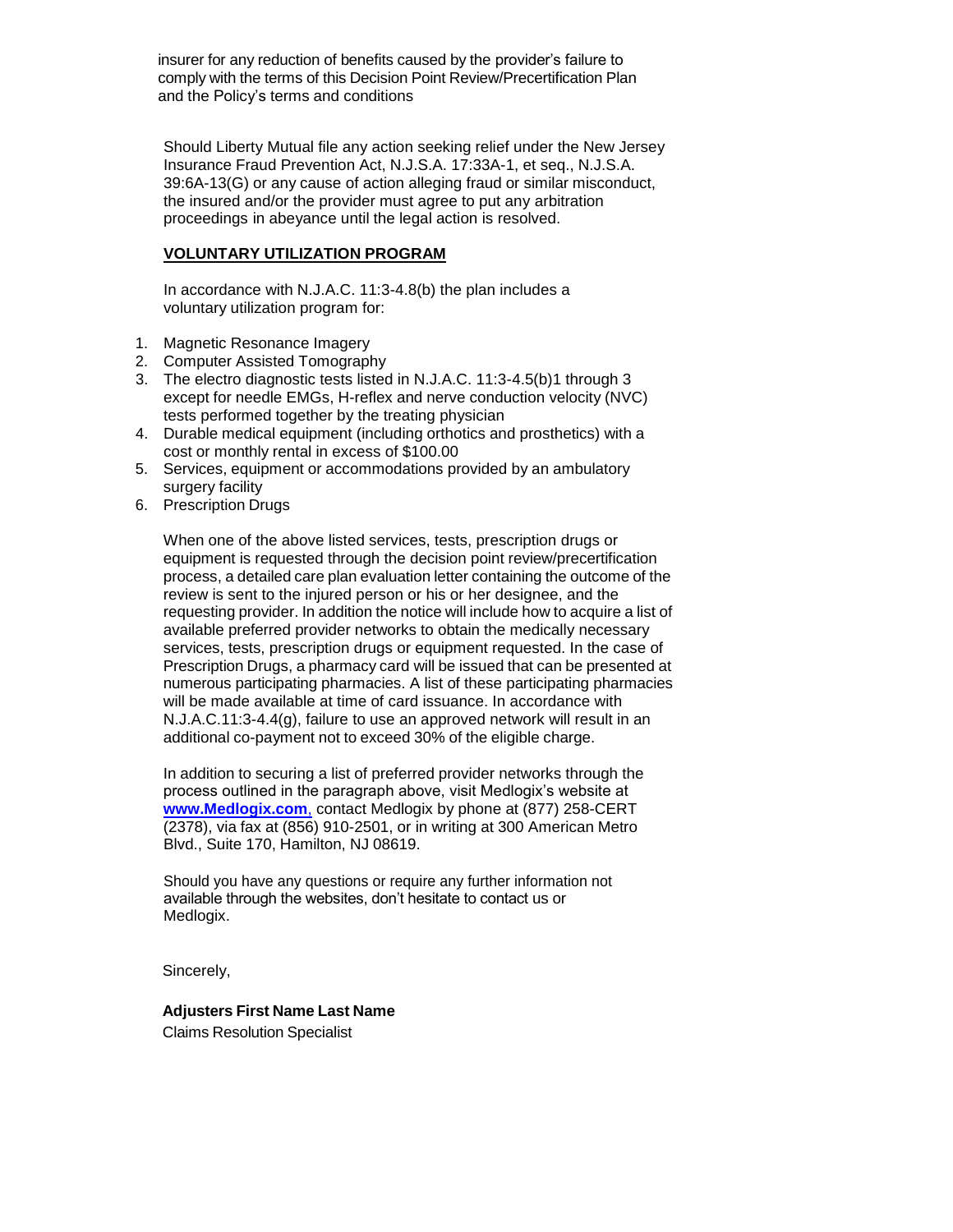

# **ASSIGNMENT OF BENEFITS AGREEMENT & DISCLOSURE REQUIREMENTS**

## PLEASE READ CAREFULLY AS THIS IMPOSES DUTIES AND OBLIGATIONS UPON THE PERSON AND THE ENTITY WHO SIGNS THIS AGREEMENT

I, (the patient) hereby assign my right to pursue a claim for reimbursement of Personal Injury Protection Benefits rendered by the medical provider who has signed this agreement (or designated an authorized representative to sign on his/her behalf) and his/her employees under the applicable insurance policy against Liberty Mutual Insurance Company. This assignment is expressly contingent upon the medical provider agreeing to the terms set forth in the Medical Provider Agreement below and I acknowledge that the medical provider's failure to honor the obligations set forth below render this assignment void. Nothing in this assignment authorizes the medical provider and/or its agents to pursue a claim for bodily injuries on my behalf. Furthermore, I authorize the release of medical records to the insurer and a photocopy of this document shall be considered as effective and valid as the original.

| Signature of Patient: | Date: |
|-----------------------|-------|
| <b>Printed Name:</b>  | Date: |

## Medical Provider Agreement

I, (the medical provider or authorized agent for the medical provider), understand and agree to the terms of this Agreement on behalf of the Health Care Provider listed below and agree to abide by the following requirements and conditions:

- 1. I (individually and/or on behalf of my principal) agree to be personally bound by the terms and conditions of the Assignment of Benefits as contained in and made part of the applicable insurance policy, including the obligation to cooperate with investigations and limitations on arbitrations;
- 2. I agree to follow the Decision Point Review Plan and all requirements and conditions therein; and
- 3. I also agree to the following specific terms and conditions:

As a condition of this Assignment, upon commencement of treatment, I agree to cooperate with the insurer's investigation of this claim and any related claim, including, but not limited to, the following,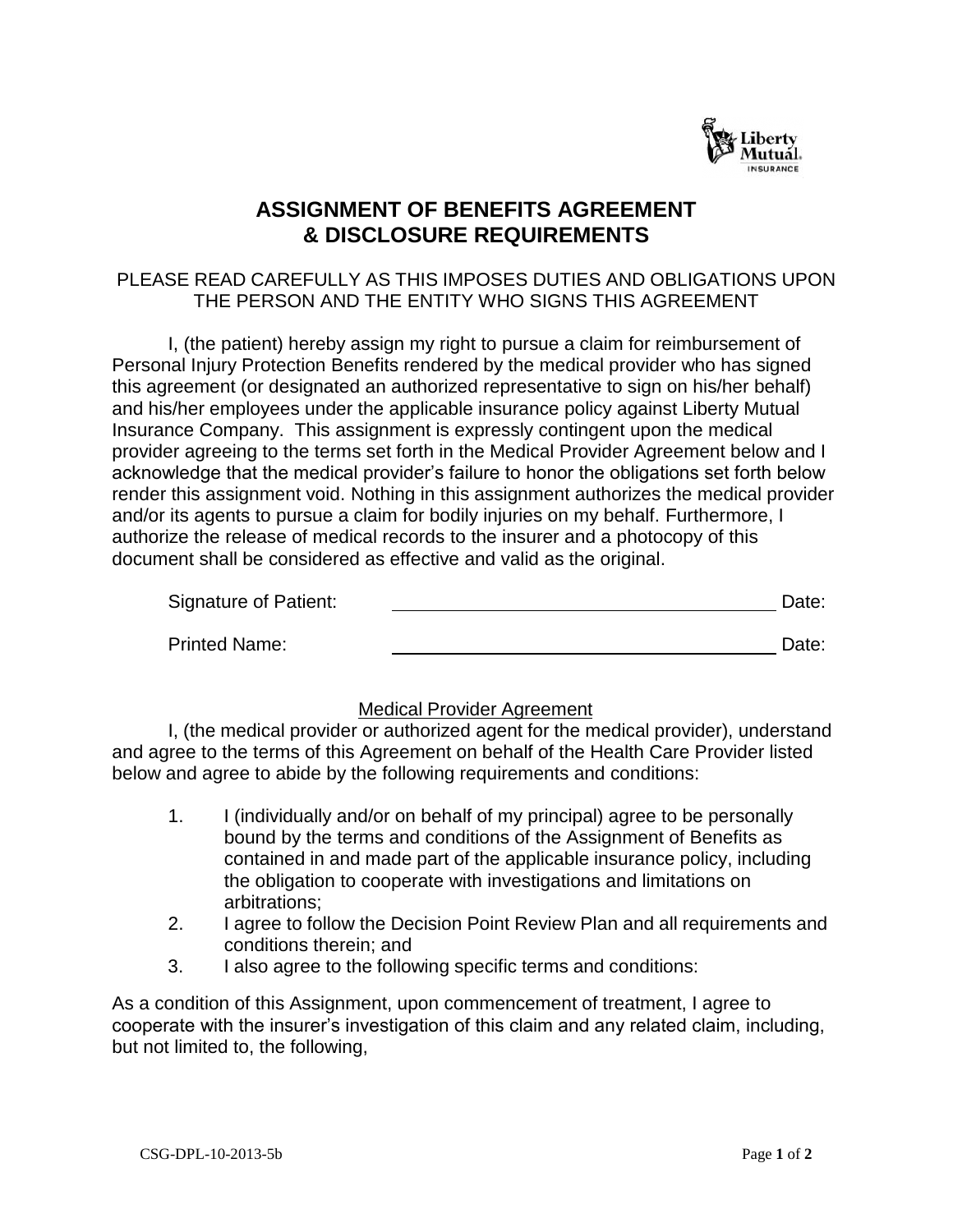- a. Submitting to an examination under oath regarding the treatment provided and issues reasonably relevant to our claims decisions within thirty (30) days of any such request and subscribe to the same;
- b. Providing Liberty Mutual with copies of documents pertaining to the treatment provided and reasonably relevant to our claims decisions in your possession, in the possession of your agent(s) or which you can obtain using reasonable efforts which shall include but shall not be limited to those documents permitted by N.J.S.A. 39:6A-13;
- c. Allowing us to inspect original documents, objects or locations under your control and/or provide us with the authority to inspect such items if determined by us to be relevant to your claim which shall include but shall not be limited to those documents permitted by N.J.S.A. 39:6A-13. Inspections will be made during mutually convenient times but within 30 days of any such request;
- d. Allowing an inspection of the office(s) and location(s) where any professional services and or treatment or therapy were rendered at a mutually convenient time and date within thirty (30) days;

**I HAVE READ, UNDERSTAND AND AGREE TO THE TERMS AND CONDITIONS OF THIS AGREEMENT. I ALSO UNDERSTAND THE REQUIREMENTS MAY BE IN ADDITION TO OTHER CONDITIONS CONTAINED IN THE POLICY. I ALSO UNDERSTAND THAT I AM BOUND BY THESE TERMS, AS IS THE PRACTICE OR FACILITY WHERE THE PROFESSIONAL SERVICES AND/OR TREATMENT IS/WAS PROVIDED. I ALSO AM BOUND IF I HAVE AUTHORIZED SOMEONE TO SIGN THIS AGREEMENT ON MY BEHALF.**

| Signature:           | Date: |
|----------------------|-------|
| <b>Printed Name:</b> | Date: |

| Professional/ |       |
|---------------|-------|
| Practice:     | Date: |
|               |       |